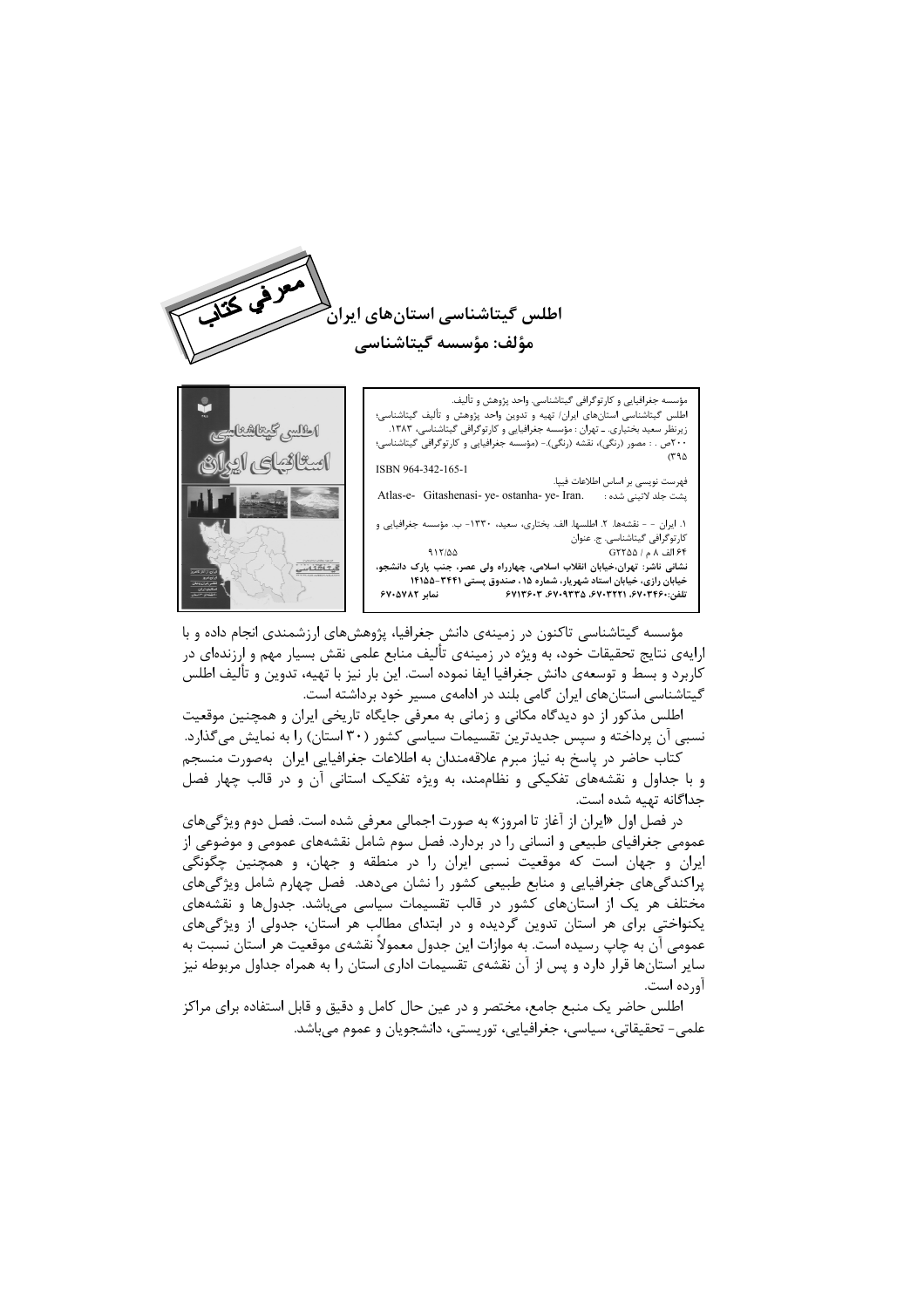فر آیند برنامهریزی شهری ایران مؤلف: محمدتقى رهنمايي

فرآیند برنامهریزی شهری ایران/ محمدتقی رهنمایی، پروانه شاهحسینی. - تهران : سازمان مطالعه و تدوین کتب علوم انسانی دانشگاهها (سمت)، ۱۳۸۳. نه، ۲۰۴ ص. : جدول . ـ («سمت»؛ ۸۴۴ : جغرافيا؛ ۶۳) بها: ۱۱۰۰۰ ريال. ISBN 964-459-888-1 ۔<br>فهرست نویسی بر اساس اطلاعات فییا. Mohammad Taghi Rahnamaei, Parvaneh Shah Hosseyni. ص • ع. به انگلي Process of Urban Planning in Iran ەا: ەنامە. ر .<br>کتابنامه. ١. شهرسازي - ايران- طرح و برنامهريزي. الف. شاهحسيني، پروانه. ب. سازمان مطالعه و تدوين كتب علوم انساني دانشگاهها (سمت) . ج. عنوان .  $T - Y/1719 - 900$  $HT$ او الف/ ۱۶۹ كتابخانه ملي ايران  $AT-TYY\Delta f$ نشانی ناشر: تهران،بزرگراه جلال آل احمد، غرب پل یادگار امام (ره)، روبروی پمپ گاز، تلفن: ٢-٢٢٢٤٢٥٠ کد پستی : ۱۴۶۳۶



امروزه افزایش سریع جمعیت باعث بزرگ و بزرگتر شدن اندازهی سکونتگاههای شهری شده و شهرهایی با رتبه و اندازههای گوناگون را ایجاد کرده است. از طرفی با بالارفتن اندازه یک سکونتگاه سطوح و زوایای مختلف زندگی، نیازمندیهای جدیدتری را سبب گشته و زندگی بشر امروز را با پیچیدگیهایی مواجه ساخته است. این مشکلات نیاز به برنامهریزی را بیش از پیش ضروری ساخته است.برنامهریزی شهری یکی از جمله برنامههای مورد نیاز جامعهی|مروز است که با مطالعه و تحقیق بر روی دادههای موجود و تجزیه و تحلیل آنها به نتایجی دست یافته آنگاه بر اساس آن به پیشبینی آینده میپردازد و طرحی کارآمد برای آینده ارایه میدهد.

بهطوری که اکنون برنامهریزی شهری خود به یک شاخهی علمی میان رشتهای تبدیل شده است و مورد توجه مدیران،معماران،شهرسازان، جغرافیدانان،اقتصاددانان،جامعهشناسان و... می باشد.

تاکنون کتابها، مقالات و طرحهای تحقیقاتی گوناگونی در این زمینه نوشته شده است. از جمله تازهترین اثر دکتر محمدتقی رهنمایی با همکاری دکتر پروانه شاهحسینی تحت عنوان «فرآیند برنامهریزی شهری ایران» توسط انتشارات سمت به چاپ رسیده است و شامل هفت فصل می باشد. فصل اول به تعاریف و مفاهیم برنامه پزی شهری اختصاص دارد، در فصل دوم اهداف و ضرورتهای برنامهریزی آمده است. فصل سوم پیشینهی تاریخی شهرسازی و برنامهریزی شهری ایران را در بر دارد. نظام اجرایی و تشکیلات برنامهریزی ِ شهری ایران در فصل چهارم بیان شده است. فصل پنجم به بررسی انواع طرحهای شهری چون طرح جامع شهر، طرحهادی شهر، طرح تفصیلی، طرحهای ساماندهی، بهسازی و نوسازی بافتهای قدیم، آمادهسازی، شهرهای جدید، كالبدى ملى و انتقال پايتخت اختصاص دارد؛و عمدتاً بهعنوان راهنماي عمل و شناخت دانشجويان شهرسازی و معماری، جغرافیای شهری و رشتههای وابسته، محققان و پژوهشگران، مدیران، برنامهریزان، شهرسازان، معماران و سایر دستاندر کاران امور شهری کاربرد مناسبی خواهد داشت.

۲۱۰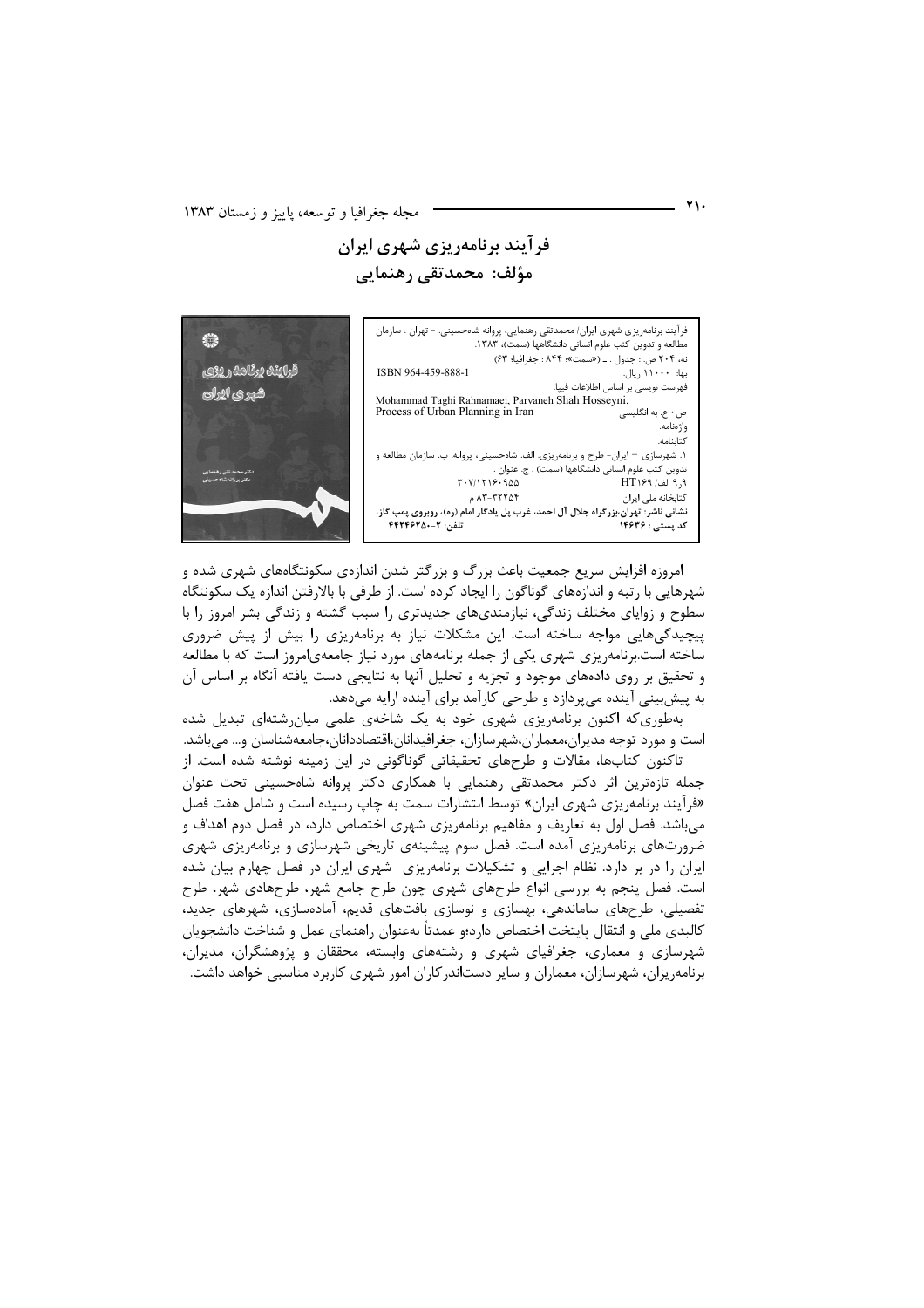معرفی کتاب

## کوچنشینان و شبانان مؤلف:گزاويه دوپلانول

کوچنشینان و شبانان/ گزاویه دوپلانول؛ ترجمه و تلخیص محمدحسین پاپلی یزدی. ـ ده، ۳۵۰ص. – («سمت»؛ ۷۷۰: جغرافیا؛ ۵۹) بها: ۱۶۵۰۰ ريال.. ISBN 964-459-807-5 .<br>فهرست نويسي بر اساس اطلاعات فييا. Nomades et pasteurs. صفحه عنوان به فرانسه: کتاب حاضر به واقع خلاصه و ترکیبی است از مقالات بین سالهای ۱۹۶۱- ۱۹۷۱ تحت عنوان «کوچنشینان و شبانان» که در مجله جغرافیایی شرق توسط نگارنده نوشته شده الف. پاپلی یزدی، محمدحسین، ۱۳۲۲- . مترجم. ١. کوچ ٢. چوپانان. ج. عنوان. . سازمان مطالعه و تدوین کتب علوم انسانی دانشگاهها(سمت).  $157$  $\mathsf{F\cdot \Delta} \mathsf{A\cdot \mathsf{F4}} \mathsf{A\cdot A}$  GN  $\mathsf{Y\!}\mathsf{A\vee \mathsf{A}}$  $AY - 11Y$ كتابخانه ملى ايران نشانی ناشر : تهران،بزرگراه جلال آل احمد، غرب پل یادگار امام (ره)، روبروی پمپ گاز، تلفن: ۴۲۳۴۸۴۲-کد پستی : ۱۴۶۳۶



این بار در عرصهی دانش جغرافیا، ترجمهی اثر استاد، گزاویه دوپلانول را دکتر محمدحسین پاپلی پزدی مایهی کار خود ساخته و با ترجمه و تلخیص روان و شیوا، کتابی تحت عنوان «کوچنشینان و شبانان» را از طریق انتشارات سمت به چاپ رسانیده است.

ساختار كتاب شامل سخن ناشر، يادداشت مترجم، و شش فصل مى باشد. فصل اول تحت عنوان مباحث نظری کوچنشینی، به بررسی نظریهها و دیدگاههای مختلف در مورد نحوهی اهلی کردن دام و چگونگی شکل گیری زندگی و اقتصاد کوچنشینی پرداخته است. در فصل دوم که به کوچنشینی در آسیا اختصاص دارد، تاریخچهی شکل گیری انواع معشیت شبانی و کوچنشینی در نقاط مختلف و مکانهای متفاوت جغرافیایی مانند کوه، جنگل، ساحل، مناطق سرد و گرم و نقش یکجانشینی در ایجاد تمدنهای قدیمی آورده شده است. در فصل سوم به مطالعهی کوچنشینی در اروپا پرداخته و پراکندگی جغرافیایی انواع زندگی کوچنشینی و تغییرات و تحولات سبک زندگی و شیوهی تولید آنها در طی زمان و همچنین چگونگی افول زندگی کوچنشینی سنتی و تحولات<br>معاصر آن بررسی شده است. فصل چهارم این کتاب که به کوچنشینی در افریقا مربوط است، فرمهای مختلف کوچنشینی، پراکندگی جغرافیایی و ویژگیهای عمومی آنها را بیان میکند. فصل پنجم که به کوچنشینی در دنیای نو (امریکا و استرالیا) اختصاص دارد، مباحثی چون انواع کوچنشینی و مجتمعهای شبانی و گسترهی جغرافیایی انها در نقاط مختلف عرض جغرافیایی و ارتفاعی بررسی کرده است و سرانجام در فصل ششم به سیاستهای اسکان کوچنشینها پرداخته، نتایج تحقیقات انجام شده در این زمینه، سیاستگذاریهای انجام شده، اهداف، ضرورتها، فواید و مشکلات اجرای طرحهای اسکان کوچنشینی در رابطه با نقش دولت آورده شده است.

در قسمت یادداشت مترجم آمده است که مجموعهی مقالات گزاویه دوپلانول نظریات دانشمندان رشتەهای گوناگون از قبیل جامعەشناسان، مردمشناسان، قومشناسان، هنرمندان، جغرافیدانان، اقتصاددانان، باستانشناسان، روانشناسان و بومشناسان را در برمیگیرد. از اینرو مطالب این کتاب می تواند مورد اقبال پژوهشگران در همهی زمینههای علوم انسانی و بومشناختی قرا, گیرد.

 $Y$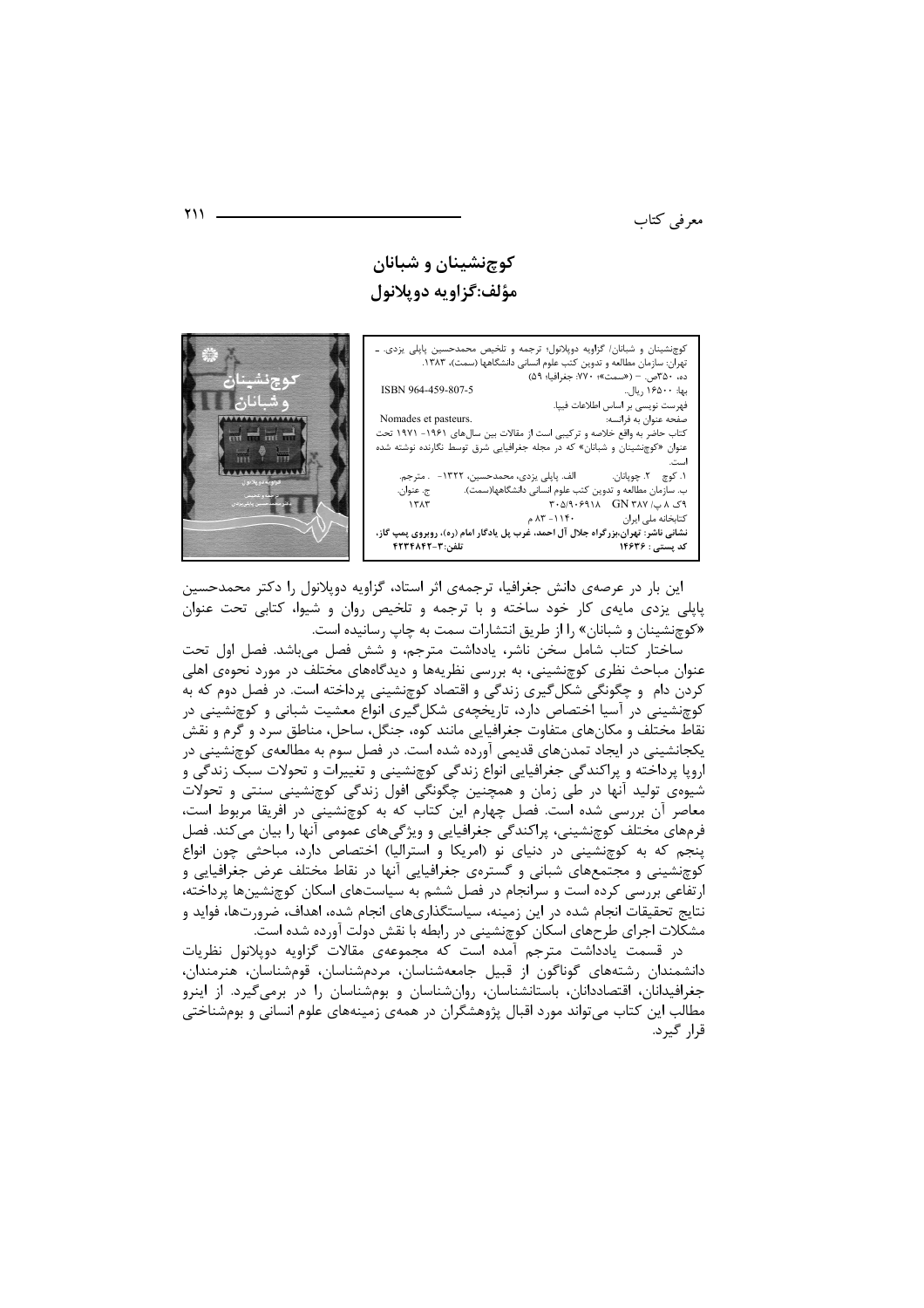جغرافیای فرهنگی مؤلف: مایک کرنگ

جغرافیای فرهنگی/ مایک کرنگ؛ ترجمه مهدی قرخلو. - تهران : سازمان مطالعه و تدوین كتب علوم انسانى دانشگاهها (سمت)، ۱۳۸۳. پنج، ٢٧٢ ص. – («سمت»؛ ٨١٢ : جغرافيا؛ ٤٢) ISBN 964-459-853-9 بهاً : ۱۴۰۰۰ ریال. ء - -<br>فهرست نويسي بر اساس اطلاعات فيپا. Cultural Geography. ۔ ۔<br>عنوان اصلی: ۔<br>کتابنامه: ص. ۲۶۹–۲۷۲. ١. جغرافياي انساني. الف. قرخلو، مهدي، ١٣٣٠- ،مترجم. ب. سازمان مطالعه و .<br>تدوین کتب علوم انسانی دانشگاهها(سمت). ج. عنوان  $Gff \cap JfV \neq V$  $\overline{r} \cdot \overline{r}$  $1571$  $AY-T1Y\Delta Y$ كتابخانه ملى ايران نشانی ناشر: تهران،بزرگراه جلال آل احمد، غرب پل یادگار امام (ره)، روبروی پمپ گاز، تلفن: ۴-۴۴۲۴۶۲۵۰ کد پستی : ۱۴۶۳۶



در دنیای امروز همگام با گسترش دامنهی علوم مختلف، دانش جغرافیا نیز وسعت قابل ملاحظهای یافته است. اگرچه تولید و بسط علم وظیفهی هر رشته و شاخهی علمی است اما دانش جغرافیا به دلیل ماهیت کلی نگری و جایگاه میان,شتهای خود نیاز بیشتری به مطالعه و تحقیق، تألیف و ترجمه از تمامی دانشها و شاخههای علمی دارد. یکی از دیدگاههایی که در مطالعات جغرافیایی اهمیت بسیار بالایی دارد دیدگاه فرهنگی است. زیرا فضا که محور مطالعات جغرافیا محسوب می شود، ساخته و پرداختهی فرهنگ می باشد. از اینرو مطالعهی فرهنگهای مختلف از منظر جغرافیا و یا به عبارتی پراکندگی فرهنگی، ویژگیهای فرهنگها، تعامل و تقابل فرهنگها با یکدیگر و تأثیرپذیری و تأثیرگذاری آنها نسبت به فضای جغرافیایی در قالب جغرافیای فرهنگی ممکن خواهد بود. در این راستا دکتر مهدی قرخلو اثر مایک کرنگ را تحت همین عنوان (جغرافیای فرهنگی) ترجمه نموده است.

ساختار این کتاب مشتمل بر سخن ناشر، مقدمهی مترجم و پانزده فصل میباشد. به عقیدهی مترجم پدیدهای که در جغرافیای معاصر «تحول فرهنگی» نامیده میشود، شیوههای جدید تفکر را دربارهی جغرافیا و فرهنگ برای ما به ارمغان آورده است. به عبارت دیگر جغرافیای فرهنگی، فرهنگ را از دیدگاه جغرافیایی معرفی می کند. به اعتقاد ایشان جغرافیای فرهنگی چهارچوبی از ارتباط رشتههای مختلف علمی را همراه با نشاط و پیچیدگی خاصی ایجاد می کند. در این کتاب تغییرات، چندگانگی و پراکندگی فرهنگی از جنبههای گوناگون استخراج شده و مثالهای متعددی از سراسر جهان آورده شده است. ضمن اینکه تغییرات و تنوع جوامع امروزی را برجستهتر به نمایش میگذارد. از اینرو مطالعهی آن برای کلیه اهل دانش، پژوهش و تحقیق به ویژه دانشجویان رشتههای علوم انسانی مفید خواهد بود.

۲۱۲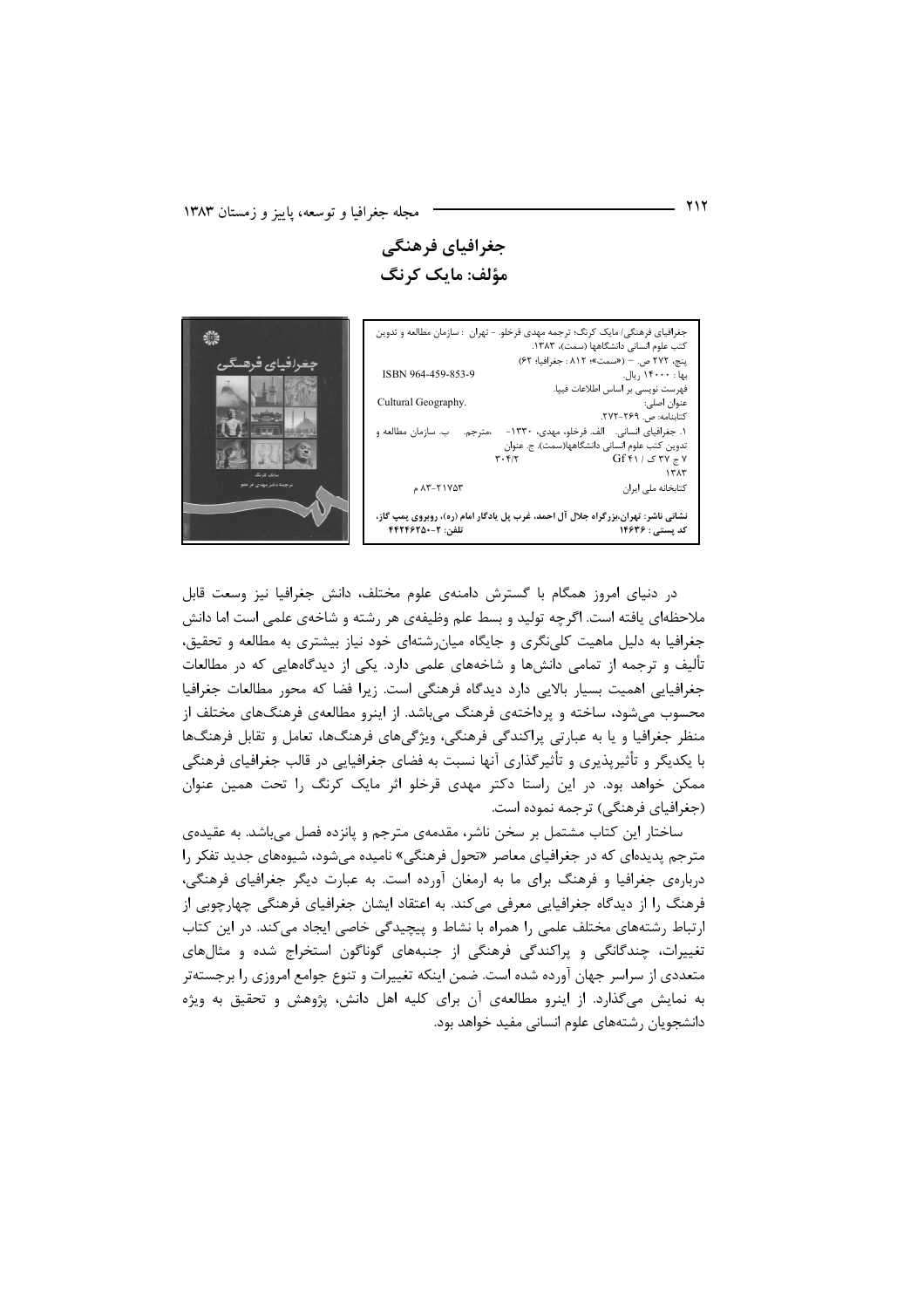معرفی کتاب

## هيدرولوژي قارەها مؤلف: كلود كوزاندي

.<br>هیدرولوژی قارهها/گ کلود کوزاندی، مارک روبنسون؛ ترجمه احمد معتمد، فرج الله محمودی.- تهران: سازمان مطالعه و تدوین کتب علوم انسانی دانشگاهها( سمت)، ١٣٨٣. هجده، ۵۶۹ ص. : مصور، جدول، نمودار . – («سمت»؛ ۷۹۶: جغرافيا: ۶۰) ISBN 964-459-835-0 بها : ۲۹۵۰۰ ریال. .<br>فهرست نویسی بر اساس اطلاعات فیپا.<br>عنوان به فرانسه : New trends in Hydrologie continentale. ج. محسومی مربی<br>دانشگاهها (سمت). ه. عنوان.<br>۹هـ ۹ ک/۲/۱۳ & ۵۵۱/۴۸ ـ ۱۳۸۳  $AT-9f+1$ م كتابخانه ملي ايران نشانی ناشر: تهران،بزرگراه جلال آل احمد، غرب پل یادگار امام (ره)، روبروی پمپ گاز، تلفن: ۴۴۲۴۶۲۵۰-۲ کد بسته. : ۱۴۶۳۶



فهمیدن هدف هر علمی است. هدف علم آبشناسی مطالعهی چرخهی آب در تمام حالات آن است. آب در طبیعت حجم مشخصی دارد، اما توزیع آن در سطح زمین بسیار نابرابر است. بخش اعظم آن مربوط به اقیانوسها است (۹۷/۵ درصد) و بقیهی آن که حدود ۲/۵ درصد را شامل میشود به شکل برف، یخ، آب جاری و آبهای زیرزمینی در سطح خشکیها پراکنده است. بخش کوچکی از آب در جو زمین به شکل بخار موجود است. بیش از  $\frac{1}{2}$  از آب موجود در قارهها نیز به صورت يخهاى ثابت قطبى مى باشد. بنابراين چرخەي آب فقط قسمت بسيار كمى از حجم آب موجود در کرەي زمين را در برمي¢يرد. با اين وجود، زندگي در سطح زمين به همين بخش ناچيز وابسته است. ضمناً در اينجا، همين بخش كوچک آب، موضوع مطالعهى آبشناسي ميباشد.

آبشناسی با علوم اجتماعی نیز ارتباط دارد. چرا که گفته می شود در آینده جنگها بر سر آب اتفاق خواهد افتاد. احتیاج به آب، خواه به علت افزایش جمعیت کرهی زمین و خواه به دلیل بالا رفتن سطح زندگی، دائماً در حال افزایش است. همین نیاز مبرم، ضرورت مطالعه، تحقیق و برنامهریزی محیطی را ایجاد می کند که خود نیازمند منابع علمی و عملی متعدد است. در همین راستا دکتر احمد معتمد و دکتر فرجا… محمودی، اقدام به ترجمهی اثر کلودکوزاندی و مارک روبنسون نموده و منبع علمی ارزشمندی تحت عنوان هیدرولوژی قارمها به جامعهی دانشگاهی و مطالعاتی- تحقیقاتی هدیه کردهاند. این کتاب شامل مقدمهی مترجمان، پیشگفتار، مقدمه، چهار بخش و ده فصل است که ضمن شرح چرخهی آب و ترازنامهی آبشناسی به تشریح مراحل چرخهی آبشناختی میپردازد. تمام مفاهیم پایهای را که برای درک فرایندهای آبشناسی ضروری است فراهم میآورد و پیامدهای اعمال انسان را بر این رفتارهای آبشناختی بررسی میکند. بنابراین کتاب حاضر در اصل از دیدگاه جغرافیایی نوشته شده است. زیرا تعامل بین جوامع انسانی و محیطهای طبیعی را مورد توجه قرار می دهد. از اینرو مطالعهی آن به دانشجویان، محققان و برنامه٫یزان مرتبط با موضوع آب و آبشناسی پیشنهاد می گردد.

 $YY'$